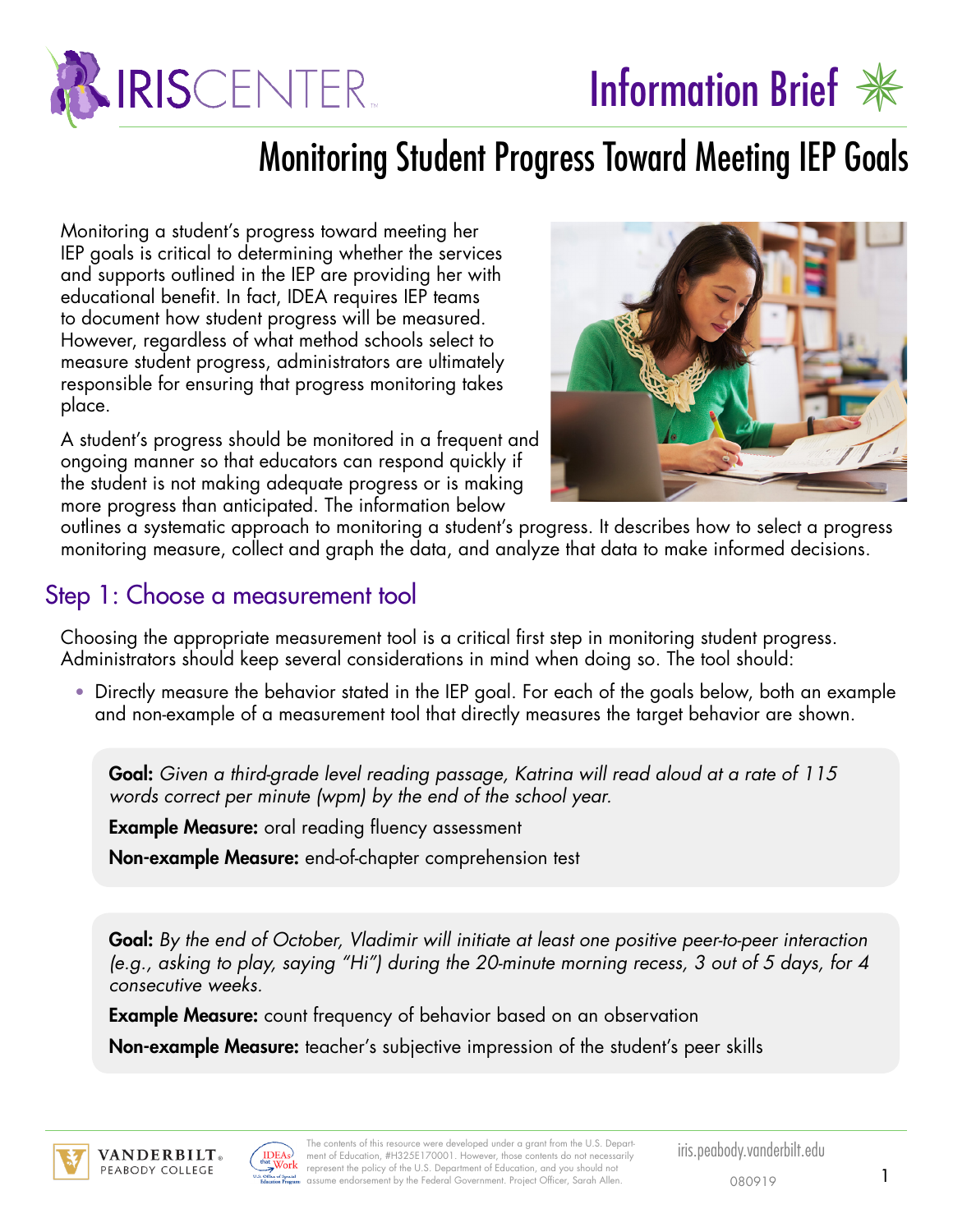- Be feasible for the context (e.g., brief; easy to administer on a regular basis; non-disruptive to the student, the lesson, or to other students).
- Be valid and reliable whether measuring academics or behavior.

# FYI

The National Center on Intensive Intervention's tools charts are designed to help educators select reliable and valid academic and behavioral progress monitoring measures.

> 45 40 35

Academic Progress Monitoring Tools Charts https://charts.intensiveintervention.org/chart/progress-monitoring Behavior Progress Monitoring Tools Charts https://charts.intensiveintervention.org/chart/behavioral-progress-monitoring-tools

# Step 2: Create a graph

Educators are more likely to use data when those data are easy to understand. When educators, students, and parents view a visual representation of the data, such as a graph, they can quickly and clearly see the student's progress. Note that on the graph to the right, the vertical axis represents the range of possible scores a student can obtain on the selected measure, whereas the horizontal axis represents the weeks of instruction.

# Step 3: Collect current baseline data

It is important to document a student's current level of performance. *Baseline data* is the measure of the level of a student's academic or behavioral performance before a change (e.g., one of the supports identified in the IEP) is implemented. An educator should collect enough baseline data to establish a stable, clear picture of the extent of the academic or behavioral problem. Baseline performance can usually be established with three to five data points. Once the data are collected, the teacher should identify the median score, the score that falls in the middle when scores are ordered from lowest to highest. For example, if a student receives scores of 5, 7, and 8, the median is 7. This score should be plotted on the graph.



 $6\phantom{1}6$ 

Weeks of Instruction

5

 $\overline{7}$ 8  $\mathbf{g}$ 

 $11$ 

 $12$ 

 $10$ 

Student 1

 $10$ 

 $\overline{5}$ 

 $\mathbf{0}$ 

**Median Baseline** Data Point

 $\overline{3}$ 

 $\overline{4}$ 

 $\overline{2}$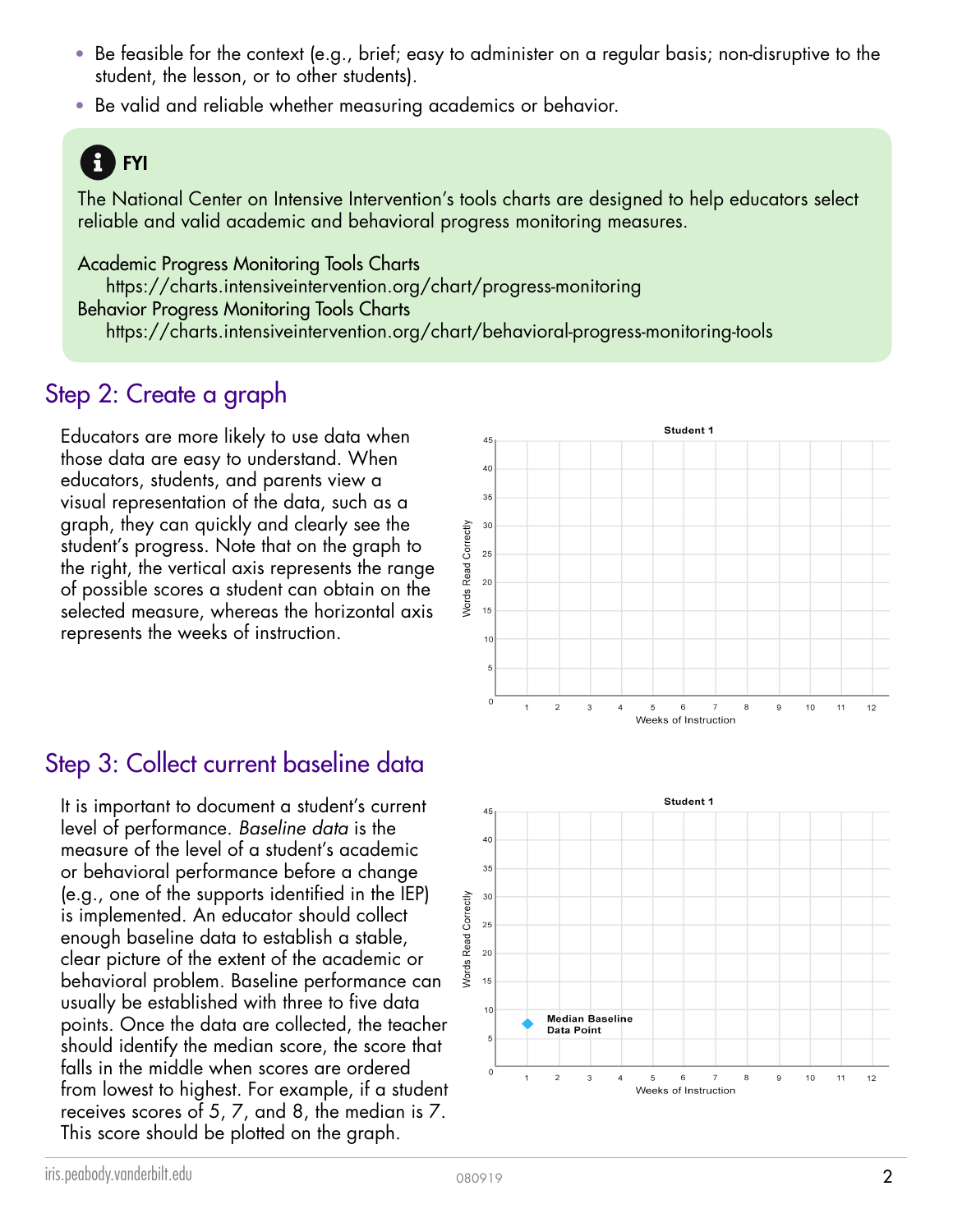### Step 4: Establish a goal line

Adding a goal line to a graph allows an educator to quickly determine whether the student is on target to reach the identified goal within the established timeframe. The *goal line* is a line drawn from the median baseline score to the expected end-of-year goal. Once an educator has plotted the median baseline data point, she can then plot the end-of-year goal (e.g., 115 words correct per minute) and draw a line between the two points. Often, educators identify and plot a short-term goal (e.g., a nineweek goal) and draw a line between it and the baseline data point. Doing so helps students gauge whether, in the short-term, they are on



track to meet their end-of-year goal. Short-term goals also help keep students motivated to improve their performance.

# Step 5: Collect data on each IEP goal regularly

Educators should collect data on each IEP goal on a regular basis (e.g., every two weeks, monthly). Actually, IDEA regulations require that the IEP team document how frequently they will monitor this progress. Administrators can facilitate this process by making certain that an identified data-collection schedule is in place. Additionally, administrators should make certain that the educators responsible for data collection have the expertise necessary to use the measure, whether academic or behavioral. When applicable, administrators should make sure that educators receive adequate training.



As data are collected, educators should plot

them on the student's graph to create a visual representation of her performance. Keep in mind that most commercially available programs have graphing capabilities.

### Step 6: Review data often and make instructional decisions

One step educators frequently overlook when monitoring student progress is to create a plan for regular data review. By reviewing a student's progress throughout the year, school personnel, as well as parents, can reasonably predict whether the student will achieve the goals specified in the IEP by the end of the year. The administrator should make sure that there is a process in place to ensure that every student's performance is reviewed on a regular basis (e.g., every nine weeks).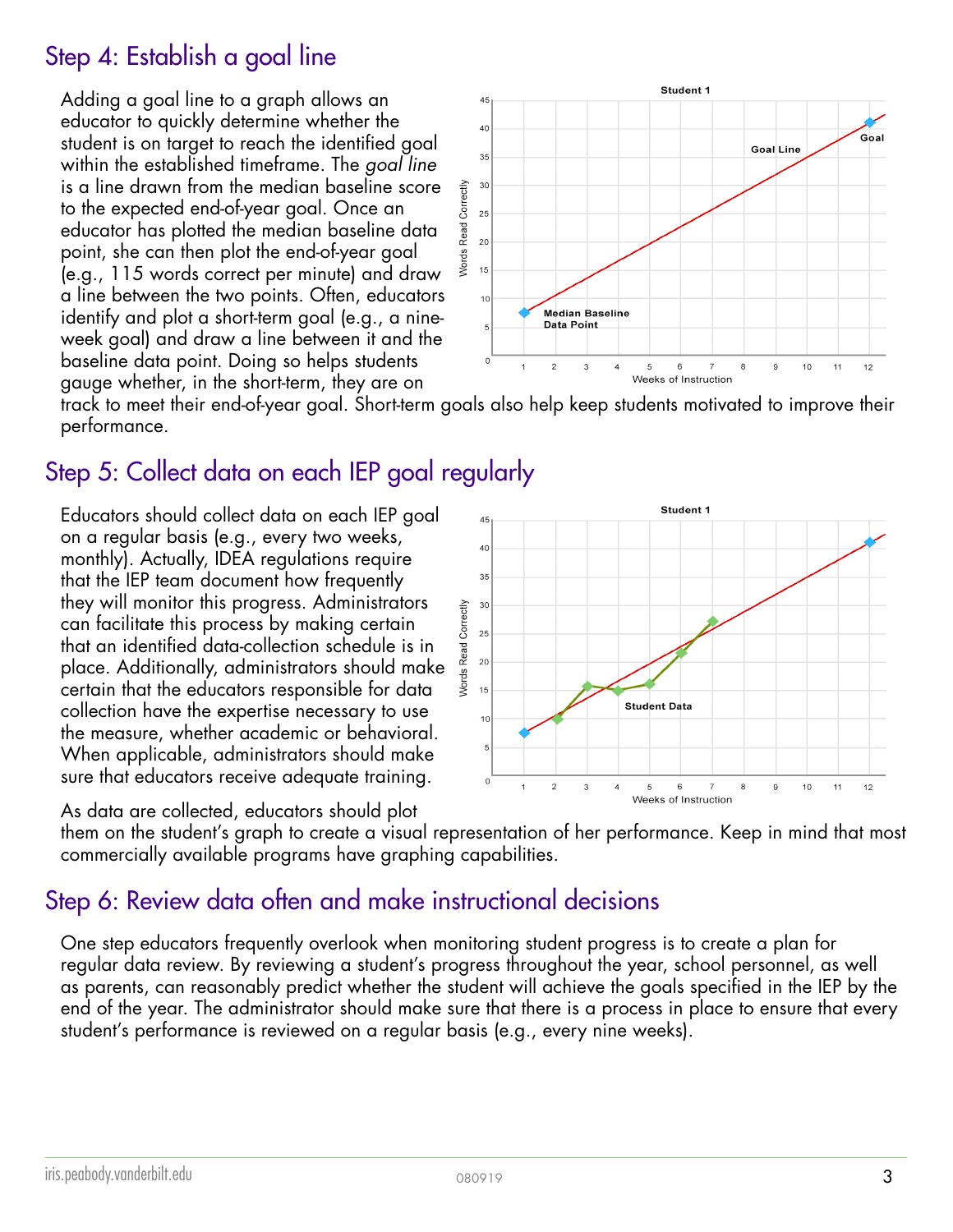Once a minimum of six data points have been collected, a student's performance can be evaluated. One way educators can do this is by using the Four-Point Method, which involves examining the relationship between the four most recent data points and the goal line on the student's graph. Using this information, educators can make a data-based instructional decision. This ensures that any necessary changes to instruction will be made in a timely manner. The table below illustrates how to use this method to interpret the student's data and make the corresponding instructional decision.

| <b>Student Graph</b>   | <b>Interpretation of Student Data</b>                                                                                                           | <b>Instructional Decision</b>                                                                                                                                                                                                    |
|------------------------|-------------------------------------------------------------------------------------------------------------------------------------------------|----------------------------------------------------------------------------------------------------------------------------------------------------------------------------------------------------------------------------------|
| Goal Line<br>Data Line | If most of the points are on or above<br>the goal line, the student is making<br>appropriate progress.                                          | No instructional changes are<br>needed.                                                                                                                                                                                          |
| Goal Line<br>Data Line | If most of the points are significantly<br>above the goal line, the data indicate<br>that the student is making more<br>progress than expected. | It might be necessary for the IEP<br>team to reconvene to review the<br>student's goal to make sure that it is<br>challenging and ambitious.                                                                                     |
| Goal Line<br>Data Line | If most of the points are below the<br>goal line, the data indicate that the<br>student is not making appropriate<br>progress.                  | An instructional change should be<br>made to help the student achieve the<br>identified goal. If the student does not<br>make appropriate progress across<br>time, the IEP team should reconvene<br>to discuss possible actions. |